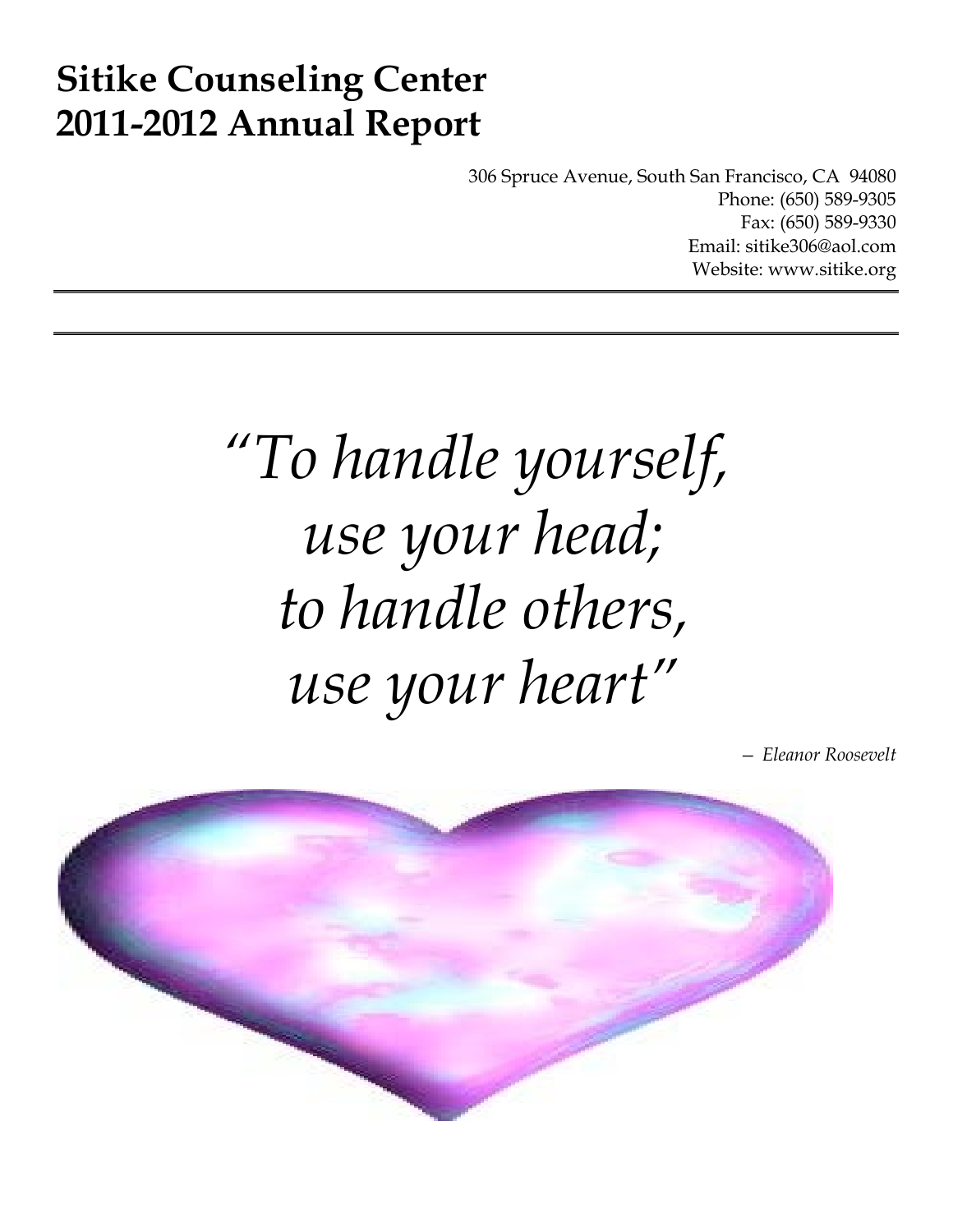| <b>Demographic Summary of All Clients</b> |                                                   |                         |  |
|-------------------------------------------|---------------------------------------------------|-------------------------|--|
|                                           |                                                   |                         |  |
| <b>Sex</b>                                | Ethnicity                                         | <b>Residence</b>        |  |
| Age                                       | Asian & Pacific Islander  29%<br>Euro American33% | South San Francisco 36% |  |

### *Drugs of Choice*

| Methamphetamine12% |  |
|--------------------|--|
|                    |  |
|                    |  |
|                    |  |

### *Discover Recovery Program*

The Discover Recovery Program is a three- to twelve-month outpatient program for adult men and women. Clients attend two to four times per week based on their individual need. The program utilizes the evidence-based work of Lisa M. Najavits, PhD, a Professor of Psychiatry and the author of Seeking Safety. The curriculum links recovery from substance abuse with recovery from mental and emotional challenges.

The program combines informational lectures on addiction and related health issues, psycho education group process, workbook exercises and individual counseling to provide comprehensive treatment. Clients are assessed for additional occupational, housing, literacy and health care needs and are linked to appropriate services.

Clients assessed.............................141 Successful completion..................53%

| <b>Sex</b> | Ethnicity | Residence               |  |
|------------|-----------|-------------------------|--|
|            |           |                         |  |
|            |           |                         |  |
|            |           |                         |  |
|            |           |                         |  |
| Age        |           |                         |  |
|            |           |                         |  |
|            |           |                         |  |
|            |           |                         |  |
|            |           | South San Francisco 33% |  |
|            |           |                         |  |
|            |           |                         |  |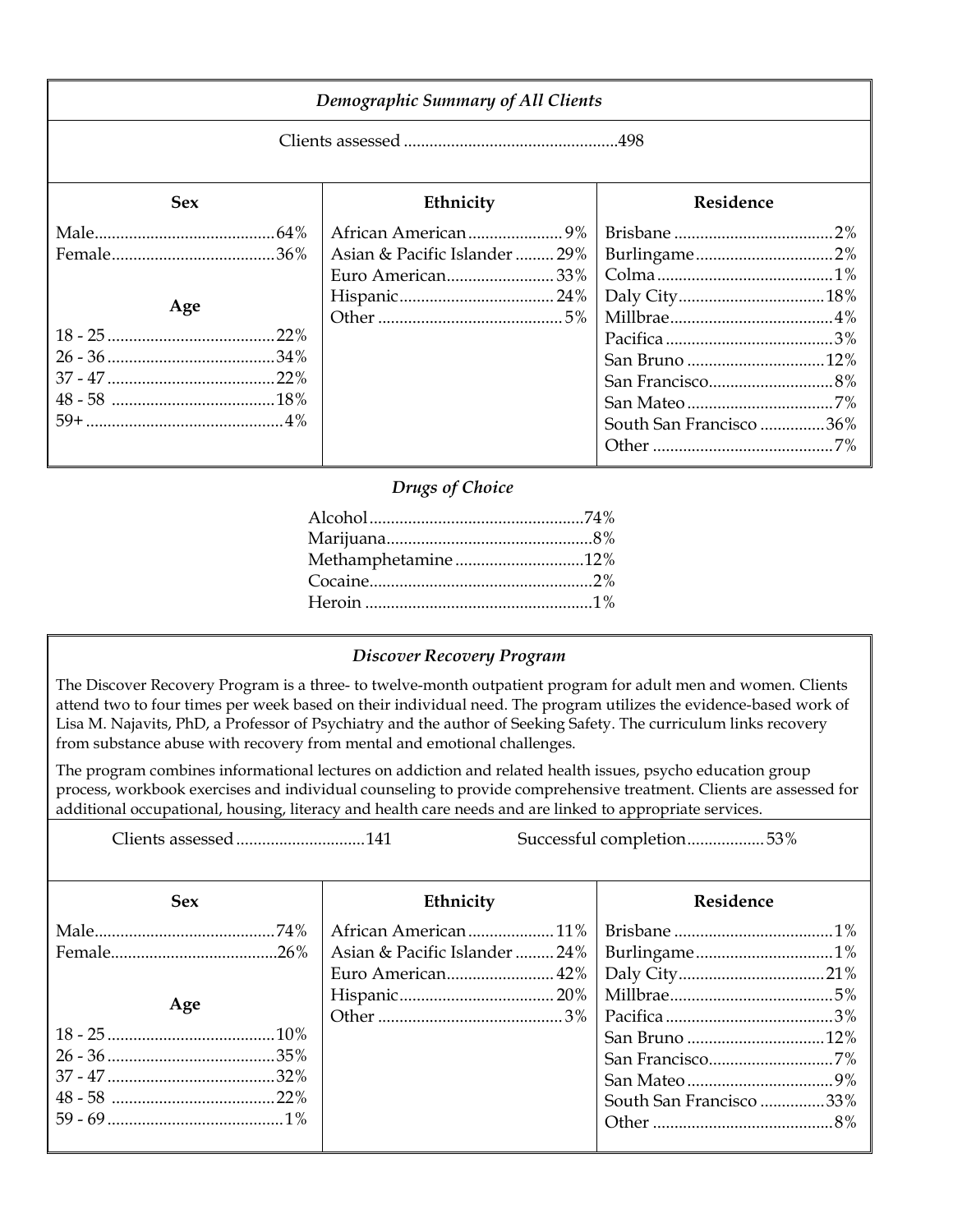## *Women's Day Treatment Program*

The Women's Intensive Day Treatment Program is a gender-specific structured, three-phase program with individualized, comprehensive, and intensive services. Women attend three to five days per week, four hours per day, for a minimum of three months to a maximum of one year. Transportation to and from the facility and on-site therapeutic day care for the attendees' children (age five and under) are provided, along with one hot nutritionally balanced meal. The program utilizes the evidence-based work of Dr. Stephanie Covington, a clinician, author, organizational consultant, and lecturer who is recognized for her pioneering work in the area of women's trauma and other issues.

The program includes group and individual counseling; case management; 12-step meeting attendance monitoring; women's health education; parenting & child development education; relapse prevention; vocational rehabilitation; anger management, reading, writing, and math classes and General Education Diploma (GED) preparedness.

|                                                |  | Number of women receiving their GED: 2  |           |
|------------------------------------------------|--|-----------------------------------------|-----------|
|                                                |  | Number of women receiving A.A degree: 5 |           |
| Number of women receiving their B.A. degree: 3 |  |                                         |           |
| <b>Sex</b>                                     |  | Ethnicity                               | Residence |
|                                                |  |                                         |           |
| Age                                            |  |                                         |           |
|                                                |  |                                         |           |
|                                                |  |                                         |           |
|                                                |  |                                         |           |
|                                                |  |                                         |           |
|                                                |  |                                         |           |

# *"Learn from others' mistakes. You can't live long enough to make them all yourself."*

# *First Offender Drinking Driver Program*

The First Offender Drinking Driver Program provides education and counseling over the course of 3, 6 or 9 months. The goals of the program are to prevent continued driving while under the influence and to intervene in the progressive development of the disease of addiction.

| <b>Sex</b> | Ethnicity<br>Residence       |                         |  |
|------------|------------------------------|-------------------------|--|
|            |                              |                         |  |
|            | Asian & Pacific Islander 33% | Burlingame3%            |  |
|            |                              |                         |  |
| Age        |                              |                         |  |
|            |                              |                         |  |
|            |                              |                         |  |
|            |                              |                         |  |
|            |                              |                         |  |
|            |                              | South San Francisco 37% |  |
|            |                              |                         |  |